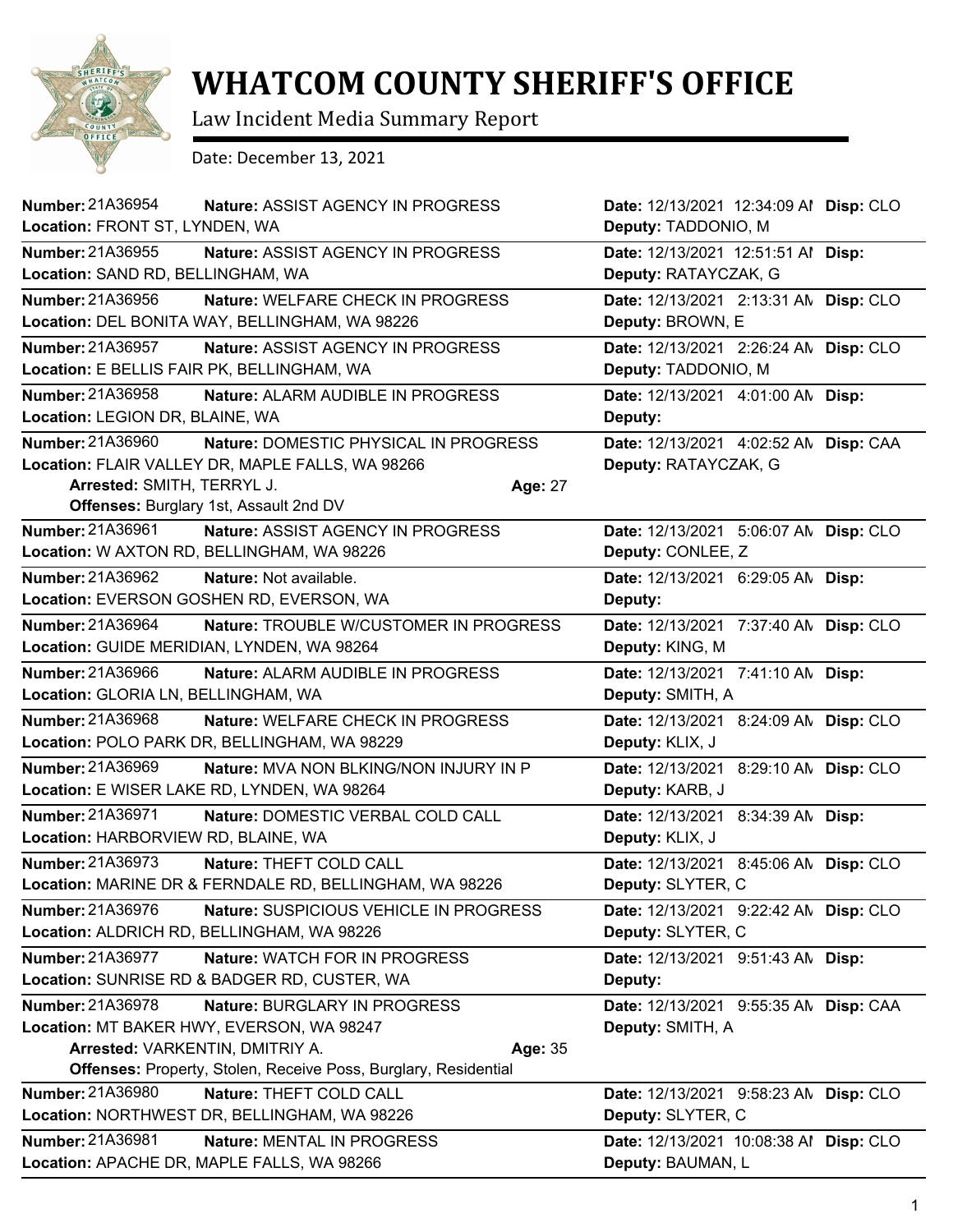| Number: 21A36982                           | Nature: REFER TO OTHER AGENCY IN PROGR             | Date: 12/13/2021 10:22:12 Al Disp:     |  |
|--------------------------------------------|----------------------------------------------------|----------------------------------------|--|
| Location: GREENWOOD AV, BELLINGHAM, WA     |                                                    | Deputy:                                |  |
| Number: 21A36983                           | Nature: VEHICLE ABANDONED IN PROGRESS              | Date: 12/13/2021 10:44:09 Al Disp:     |  |
|                                            | Location: BRITTON RD & MCLEOD RD, BELLINGHAM, WA   | Deputy: BROWN, K                       |  |
| Number: 21A36984                           | Nature: VEHICLE PROWL COLD CALL                    | Date: 12/13/2021 10:06:34 Al Disp: CLO |  |
| Location: FERNDALE RD, FERNDALE, WA 98248  |                                                    | Deputy: BOYD, M                        |  |
| Number: 21A36985                           | Nature: CUSTODIAL INTERFERENCE COLD CA             | Date: 12/13/2021 10:47:56 Al Disp: CLO |  |
| Location: E SMITH RD, BELLINGHAM, WA 98226 |                                                    | Deputy: MELLEMA, S                     |  |
| Number: 21A36986                           | Nature: TRESPASS COLD CALL                         | Date: 12/13/2021 11:26:27 Al Disp:     |  |
|                                            | Location: W LAKE SAMISH DR, BELLINGHAM, WA         | Deputy: SMITH, A                       |  |
| <b>Number: 21A36987</b>                    | Nature: VEHICLE ABANDONED IN PROGRESS              | Date: 12/13/2021 11:30:00 Al Disp: CLO |  |
|                                            | Location: WILLEYS LAKE RD, FERNDALE, WA 98248      | Deputy: KARB, J                        |  |
| Number: 21A36988                           | Nature: BOATING PROBLEM IN PROGRESS                | Date: 12/13/2021 11:52:30 Al Disp:     |  |
| Location: SQUALICUM WA, BELLINGHAM, WA     |                                                    | Deputy:                                |  |
| Number: 21A36989                           | Nature: HIT AND RUN COLD CALL                      | Date: 12/13/2021 12:02:30 PI Disp: CLO |  |
|                                            | Location: LAKE LOUISE RD, BELLINGHAM, WA 98229     | Deputy: KARB, J                        |  |
| Number: 21A36991                           | <b>Nature: WATCH FOR IN PROGRESS</b>               | Date: 12/13/2021 12:10:15 PI Disp:     |  |
|                                            | Location: SLATER RD & FERNDALE RD, FERNDALE, WA    | Deputy:                                |  |
| Number: 21A36992                           | Nature: FOLLOW UP                                  | Date: 12/13/2021 12:35:42 PI Disp: CLO |  |
|                                            | Location: EMERALD LAKE WAY, BELLINGHAM, WA 98226   | Deputy: KING, M                        |  |
| Number: 21A36993                           | Nature: SERVE PAPERS IN PROGRESS                   | Date: 12/13/2021 12:38:26 PI Disp: CLO |  |
|                                            | Location: CEDAR POINT AVE, POINT ROBERTS, WA 98281 | Deputy: LEACH, T                       |  |
| Number: 21A36994                           | Nature: IMPOUND PRIVATE IN PROGRESS                | Date: 12/13/2021 12:50:47 PI Disp:     |  |
| Location: GUIDE MERIDIAN, BELLINGHAM, WA   |                                                    | Deputy:                                |  |
| Number: 21A36995                           | Nature: IMPOUND PRIVATE IN PROGRESS                | Date: 12/13/2021 12:52:50 PI Disp:     |  |
| Location: GUIDE MERIDIAN, BELLINGHAM, WA   |                                                    | Deputy:                                |  |
| Number: 21A36996                           | Nature: FOLLOW UP                                  | Date: 12/13/2021 12:59:12 PI Disp: CLO |  |
| Location: HARBORVIEW RD, BLAINE, WA 98230  |                                                    | Deputy: KING, M                        |  |
| Number: 21A36997                           | Nature: WELFARE CHECK IN PROGRESS                  | Date: 12/13/2021 1:08:44 PN Disp: CLO  |  |
|                                            | Location: E LAKE SAMISH DR, BELLINGHAM, WA 98229   | Deputy: MOYES, K                       |  |
| <b>Number: 21A37000</b>                    | Nature: LANDLORD TENANT DISPUTE COLD C             | Date: 12/13/2021 1:34:18 PM Disp:      |  |
| Location: MCLEOD RD, BELLINGHAM, WA        |                                                    | Deputy: SLYTER, C                      |  |
| Number: 21A37001                           | Nature: HARASSMENT COLD CALL                       | Date: 12/13/2021 1:34:17 PM Disp:      |  |
| Location: KOEHN RD, BLAINE, WA             |                                                    | Deputy: KING, M                        |  |
| Number: 21A37003                           | Nature: FRAUD IN PROGRESS                          | Date: 12/13/2021 1:49:54 PM Disp:      |  |
| Location:                                  |                                                    | Deputy: ROBINSON, S                    |  |
| Number: 21A37004                           | Nature: MENTAL IN PROGRESS                         | Date: 12/13/2021 1:51:26 PM Disp: CLO  |  |
| Location: APACHE DR, MAPLE FALLS, WA 98266 |                                                    | Deputy: BAUMAN, L                      |  |
| Number: 21A37006                           | Nature: ALARM PANIC IN PROGRESS                    | Date: 12/13/2021 2:10:12 PM Disp:      |  |
| Location: KENDALL RD, MAPLE FALLS, WA      |                                                    | Deputy:                                |  |
| Number: 21A37007                           | Nature: FOLLOW UP                                  | Date: 12/13/2021 2:33:26 PN Disp: ACT  |  |
|                                            |                                                    |                                        |  |
| Location: GRAND AVE, BELLINGHAM, WA 98225  |                                                    | Deputy: ROBINSON, S                    |  |
| Number: 21A37008                           | Nature: TRESPASS IN PROGRESS                       | Date: 12/13/2021 2:39:10 PM Disp:      |  |
| Location: MT BAKER HW, NKT, WA             |                                                    | Deputy:                                |  |
| <b>Number: 21A37009</b>                    | Nature: DEATH INVESTIGATION IN PROGRES             | Date: 12/13/2021 2:47:38 PM Disp:      |  |
| Location: EAST RD, BELLINGHAM, WA          |                                                    | Deputy: MELLEMA, S                     |  |
| Number: 21A37010                           | Nature: HULK VEHICLE IN PROGRESS                   | Date: 12/13/2021 2:48:07 PM Disp:      |  |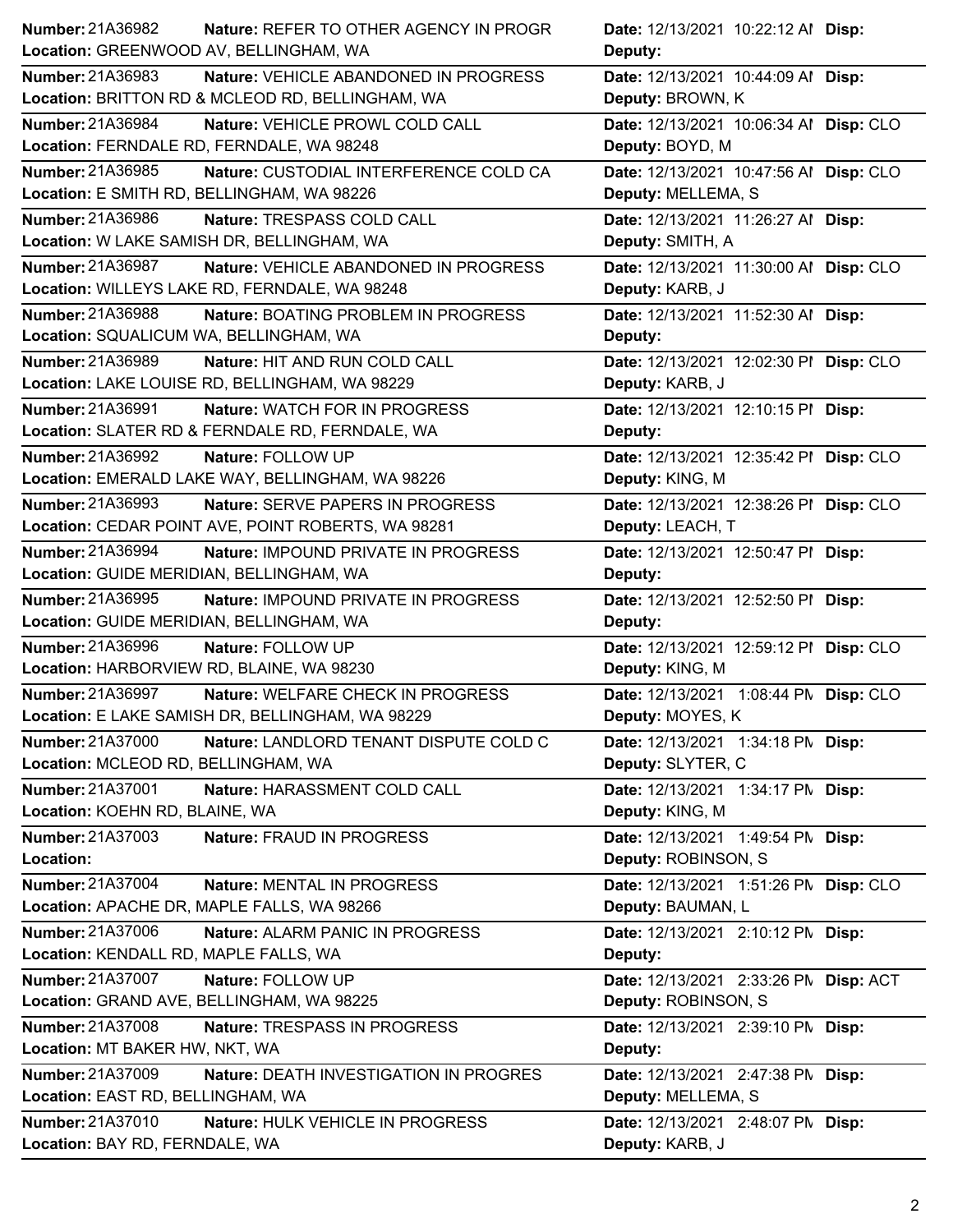| <b>Number: 21A37011</b>                                                  | Nature: TRESPASS IN PROGRESS                        |         | Date: 12/13/2021 2:52:29 PN Disp: CAA |  |
|--------------------------------------------------------------------------|-----------------------------------------------------|---------|---------------------------------------|--|
| Location: MT BAKER HWY, DEMING, WA 98244<br>Arrested: CHESSON, RAYNEE L. |                                                     | Age: 51 | Deputy: BAUMAN, L                     |  |
| <b>Offenses: Trespass, Real Property</b>                                 |                                                     |         |                                       |  |
| <b>Number: 21A37012</b>                                                  | Nature: DOMESTIC PHYSICAL IN PROGRESS               |         | Date: 12/13/2021 2:51:58 PM Disp: CLO |  |
|                                                                          | Location: BENNETT DR, BELLINGHAM, WA 98225          |         | Deputy: SLYTER, C                     |  |
| Number: 21A37013                                                         | Nature: BURGLARY COLD CALL                          |         | Date: 12/13/2021 3:04:22 PN Disp: CLO |  |
|                                                                          | Location: LITTLE BIG HORN RD, MAPLE FALLS, WA 98266 |         | Deputy: YORK, T                       |  |
| Number: 21A37014                                                         | Nature: THEFT COLD CALL                             |         | Date: 12/13/2021 3:16:09 PM Disp: CLO |  |
|                                                                          | Location: ACADEMY RD, BELLINGHAM, WA 98226          |         | Deputy: BOYD, M                       |  |
| Number: 21A37015                                                         | Nature: CIVIL PROBLEM IN PROGRESS                   |         | Date: 12/13/2021 3:35:33 PM Disp:     |  |
| Location: PORTAL WA, FERNDALE, WA                                        |                                                     |         | Deputy: LOREEN, J                     |  |
| Number: 21A37016                                                         | Nature: FOLLOW UP                                   |         | Date: 12/13/2021 3:44:05 PM Disp:     |  |
| Location: ENTERPRISE RD, FERNDALE, WA                                    |                                                     |         | Deputy: KARB, J                       |  |
| Number: 21A37017                                                         | <b>Nature: WATCH FOR IN PROGRESS</b>                |         | Date: 12/13/2021 3:43:07 PM Disp:     |  |
|                                                                          | Location: VALLEY HW & HOMESTEADER RD, DEMING, WA    |         | Deputy:                               |  |
| Number: 21A37018                                                         | Nature: WATCH FOR IN PROGRESS                       |         | Date: 12/13/2021 3:44:31 PM Disp:     |  |
|                                                                          | Location: SLATER RD & FERNDALE RD, FERNDALE, WA     |         | Deputy:                               |  |
| Number: 21A37019                                                         | Nature: JUVENILE PROBLEM IN PROGRESS                |         | Date: 12/13/2021 3:48:54 PM Disp:     |  |
|                                                                          | Location: POTTER RD & VALLEY HW, DEMING, WA         |         | Deputy:                               |  |
| Number: 21A37020                                                         | <b>Nature: DOMESTIC VERBAL IN PROGRESS</b>          |         | Date: 12/13/2021 4:14:20 PM Disp:     |  |
| Location: OVERLAND TR, MAPLE FALLS, WA                                   |                                                     |         | Deputy: YORK, T                       |  |
| Number: 21A37021                                                         | Nature: WELFARE CHECK IN PROGRESS                   |         | Date: 12/13/2021 4:19:40 PM Disp:     |  |
| Location: ROCKY RIDGE DR, BELLINGHAM, WA                                 |                                                     |         | Deputy: LINDERMAN, K                  |  |
| Number: 21A37022                                                         | Nature: MENTAL IN PROGRESS                          |         | Date: 12/13/2021 4:24:58 PN Disp: CLO |  |
| Location: LARIAT PL, MAPLE FALLS, WA 98266                               |                                                     |         | Deputy: LOREEN, J                     |  |
| Number: 21A37024                                                         | Nature: ALARM PANIC IN PROGRESS                     |         | Date: 12/13/2021 4:39:43 PM Disp:     |  |
| Location: SAWGRASS WA, BLAINE, WA                                        |                                                     |         | Deputy:                               |  |
| <b>Number: 21A37027</b>                                                  | Nature: SUSPICIOUS VEHICLE COLD CALL                |         | Date: 12/13/2021 4:50:49 PM Disp: CLO |  |
| Location: FARIS RD, FERNDALE, WA 98248                                   |                                                     |         | Deputy: LOREEN, J                     |  |
| <b>Number: 21A37028</b>                                                  | Nature: REFER TO WSP IN PROGRESS                    |         | Date: 12/13/2021 5:05:58 PM Disp:     |  |
| Location: REESE HILL RD, WA                                              |                                                     |         | Deputy:                               |  |
| Number: 21A37030                                                         | Nature: DOMESTIC VERBAL IN PROGRESS                 |         | Date: 12/13/2021 5:10:42 PM Disp: INF |  |
| Location: SEMIAHMOO DR, BLAINE, WA 98230                                 |                                                     |         | Deputy: LOREEN, J                     |  |
| Number: 21A37031                                                         | Nature: REFER TO OTHER AGENCY IN PROGR              |         | Date: 12/13/2021 5:18:40 PM Disp:     |  |
| Location: KINGSMILL ST, BELLINGHAM, WA                                   |                                                     |         | Deputy:                               |  |
| Number: 21A37032                                                         | Nature: REQUEST FOR LAW ENFORCEMENT                 |         | Date: 12/13/2021 5:22:44 PM Disp:     |  |
| Location: APACHE DR, MAPLE FALLS, WA                                     |                                                     |         | Deputy:                               |  |
| Number: 21A37033                                                         | Nature: REFER TO OTHER AGENCY IN PROGR              |         | Date: 12/13/2021 5:29:01 PM Disp:     |  |
|                                                                          | Location: BEARD RD & HANNEGAN RD, LYNDEN, WA        |         | Deputy:                               |  |
| Number: 21A37034                                                         | Nature: VEHICLE PROWL COLD CALL                     |         | Date: 12/13/2021 5:12:38 PM Disp: CLO |  |
| Location: NIELSEN AVE, FERNDALE, WA 98248                                |                                                     |         | Deputy: BOYD, M                       |  |
| Number: 21A37035                                                         | Nature: TRESPASS IN PROGRESS                        |         | Date: 12/13/2021 5:53:11 PM Disp:     |  |
| Location: GUIDE MERIDIAN, BELLINGHAM, WA                                 |                                                     |         | Deputy: THOMPSON, J                   |  |
| Number: 21A37036                                                         | Nature: SUSPICIOUS VEHICLE IN PROGRESS              |         | Date: 12/13/2021 6:35:23 PM Disp: CLO |  |
| Location: RAINBOW RD, FERNDALE, WA 98248                                 |                                                     |         | Deputy: JAMES, J                      |  |
| Number: 21A37037                                                         | Nature: REFER TO WSP IN PROGRESS                    |         | Date: 12/13/2021 7:01:38 PM Disp:     |  |
| Location: GUIDE MERIDIAN & LAUREL RD, WA                                 |                                                     |         | Deputy:                               |  |